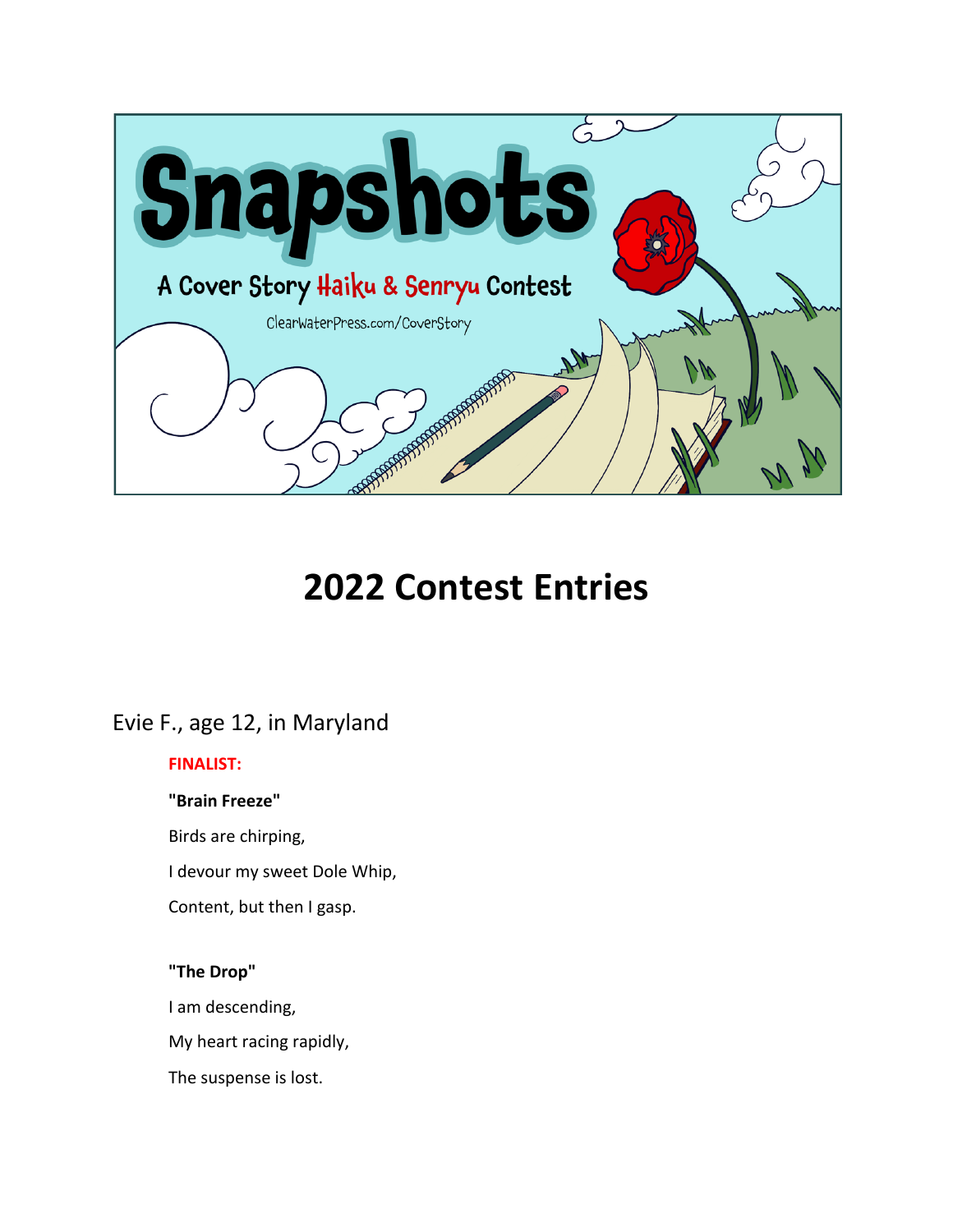## Anje P., age 10, in Pretoria, South Africa

#### **FEATURED:**

Freshly cut, striped white, urging me to run. A red ribbon finish line.

## Julia A., age 13, in Florida

My teacher asked me if I was done my homework. I replied, "Tomorrow."

A lonely knight rides across the wintry bluffs questing for a spell.

## Madelyn P., age 13, in Virginia

#### **3rd PLACE**

Haiku: A red cardinal hops through the wet garden and over fallen leaves

Senryu: The tapping of keys Strings of code across the screen A turtle creeps on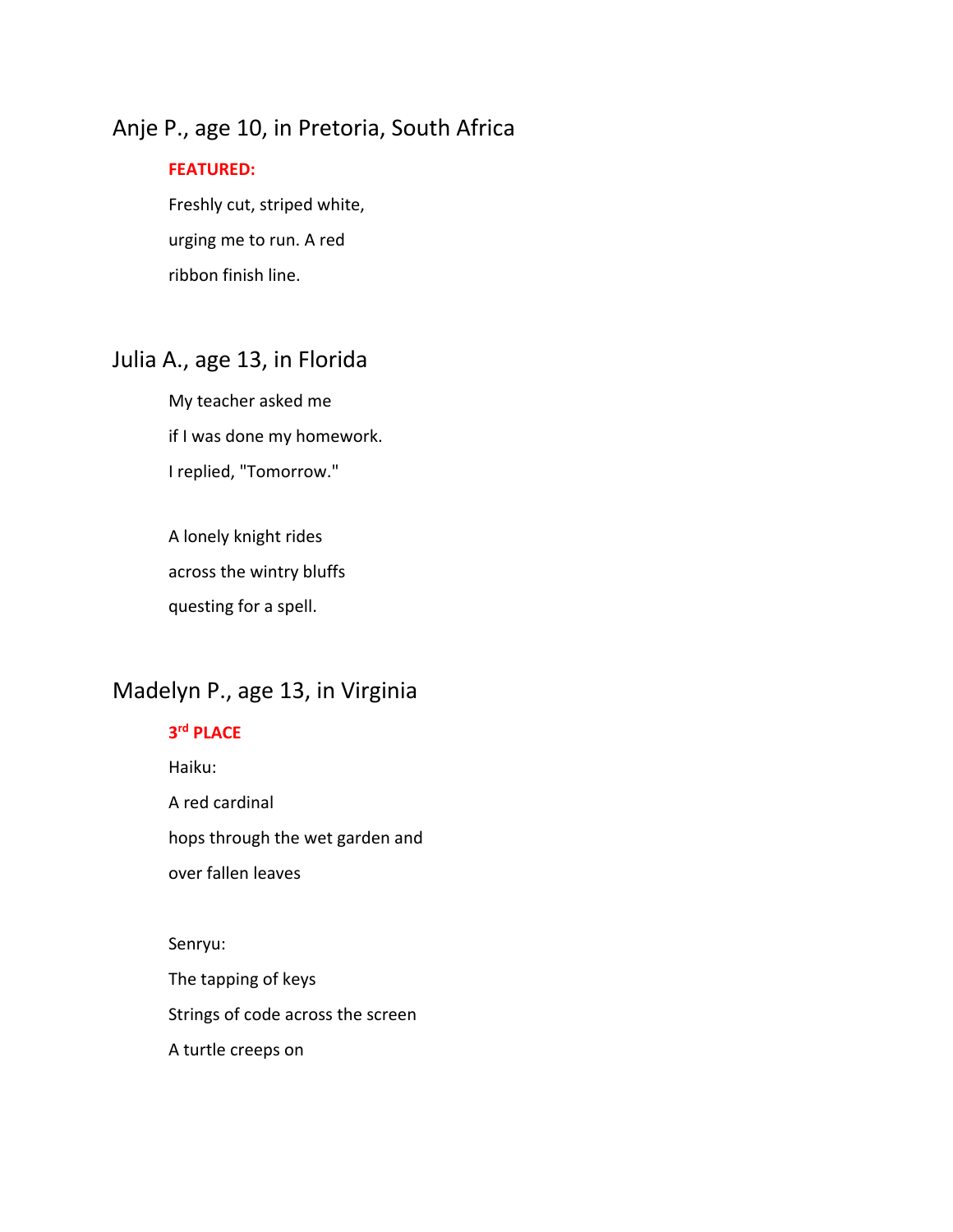### Sarah S., age 12, in Alberta

SNOW LEOPARD Blazing eyes staring, Into your soul as you stand, Among hills of snow.

#### **FEATURED:**

PLAY WITH ME A lonely wind comes, Wanting to play with the trees, Now dancing with leaves.

## Isabelle C., age 13, in Ontario

#### **FEATURED:**

Skimming round the pond A graceful, carefree skater Suddenly falls flat.

### Charlie P., age 13, in Waikato

Sweet taste floods my mouth. Filling me with joy and bliss. Bursting with good cheer.

Haikus: certain length. Must have twenty syllables. Wait... I am right about that, right?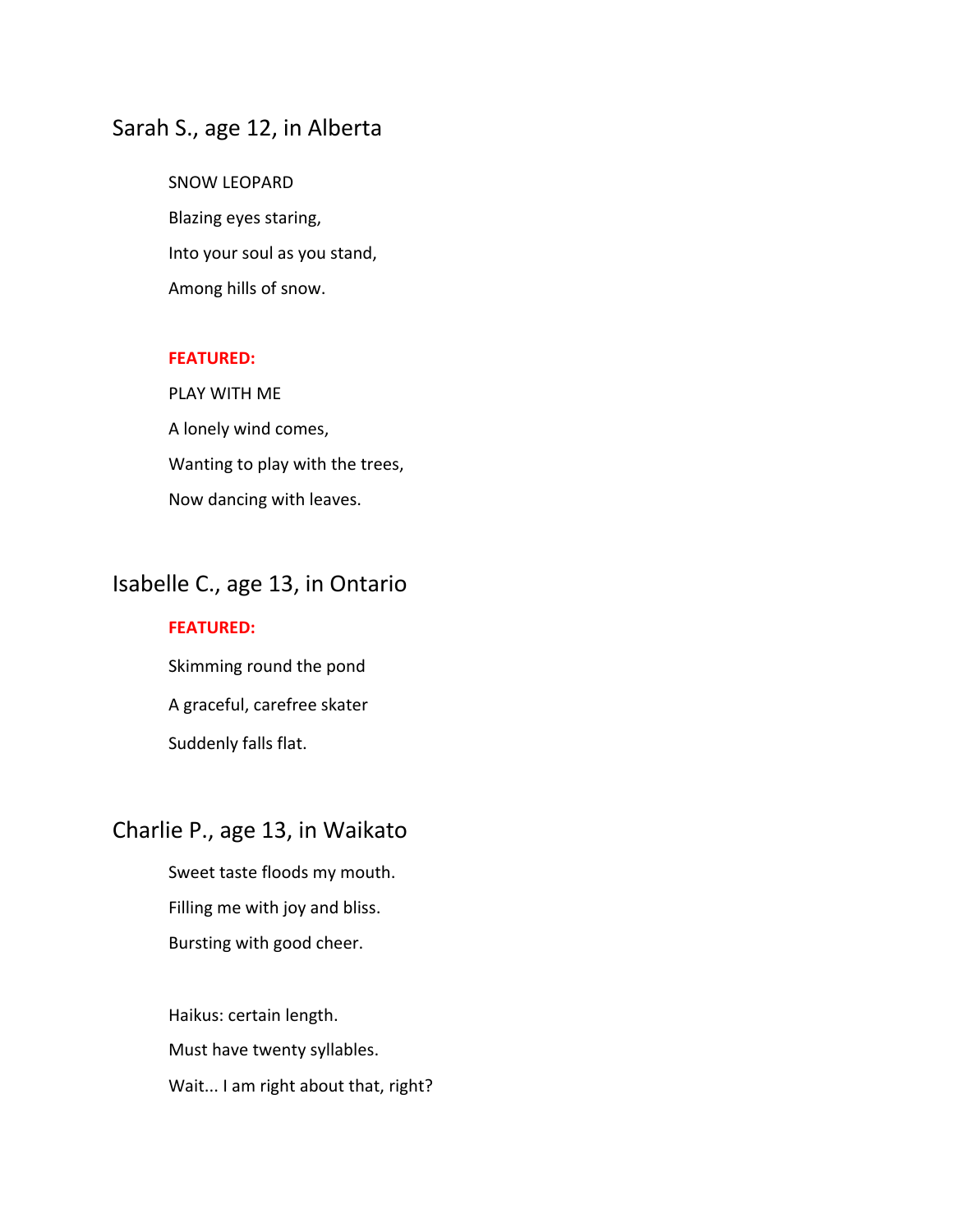## Mathilda T., age 10, in Western Australia

#### **FEATURED:**

A cornered dog stares at the soapy bubble bath, a puffed man pounces.

Stylish and snazzy, ready to dash, now I stare at my stained dress.

A squirrel gathers nuts amongst crisp leaves, while a wolf teeth bared, waits to pounce.

## Evangeline A., age 15, in Ohio

#### **FINALIST:**

Look at the small child his knee scraped and red from his bike, Look at his wise grin

A small delicate snowflake falls onto my face, freezing my tears in place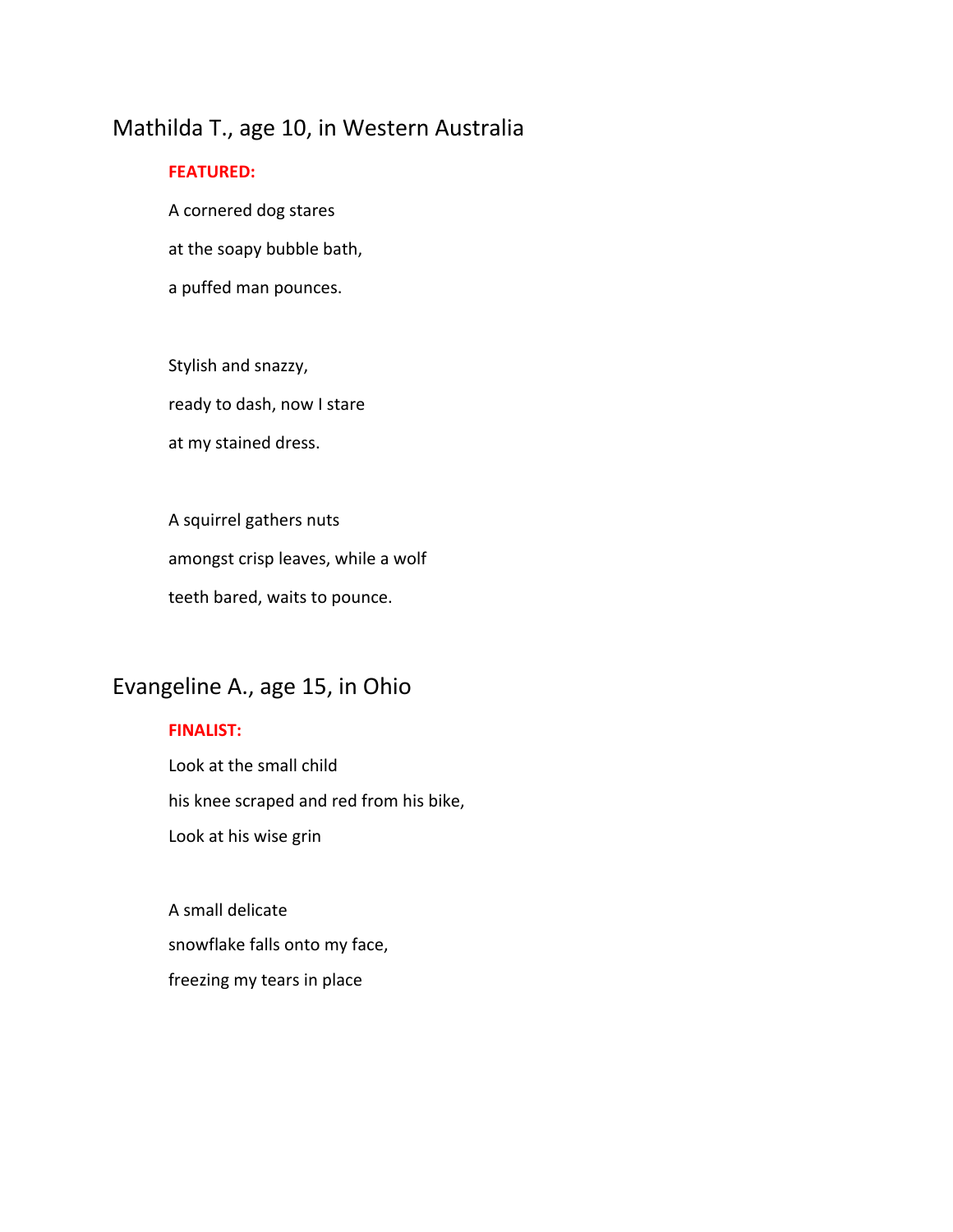## Reagan A., age 12, in California

#### **Humiliation Senryu**

Wearing new blue Crocs Sandy beach is nice today I tripped on my face.

Sand flies in my eyes Everybody was laughing Humiliating.

## Logan A., age 14, in California

#### **The Blip Haiku**

Parks and streets empty Friends and family gone at the Snap of a finger

#### **The Pink Protector Senryu**

Kirby guards Dream Land

If you attack he won't care

Unless you steal cake

## Alexis Z., age 11, in Western Australia

#### **FEATURED:**

My eyes open up Blankets twisted around me Room filled with sunlight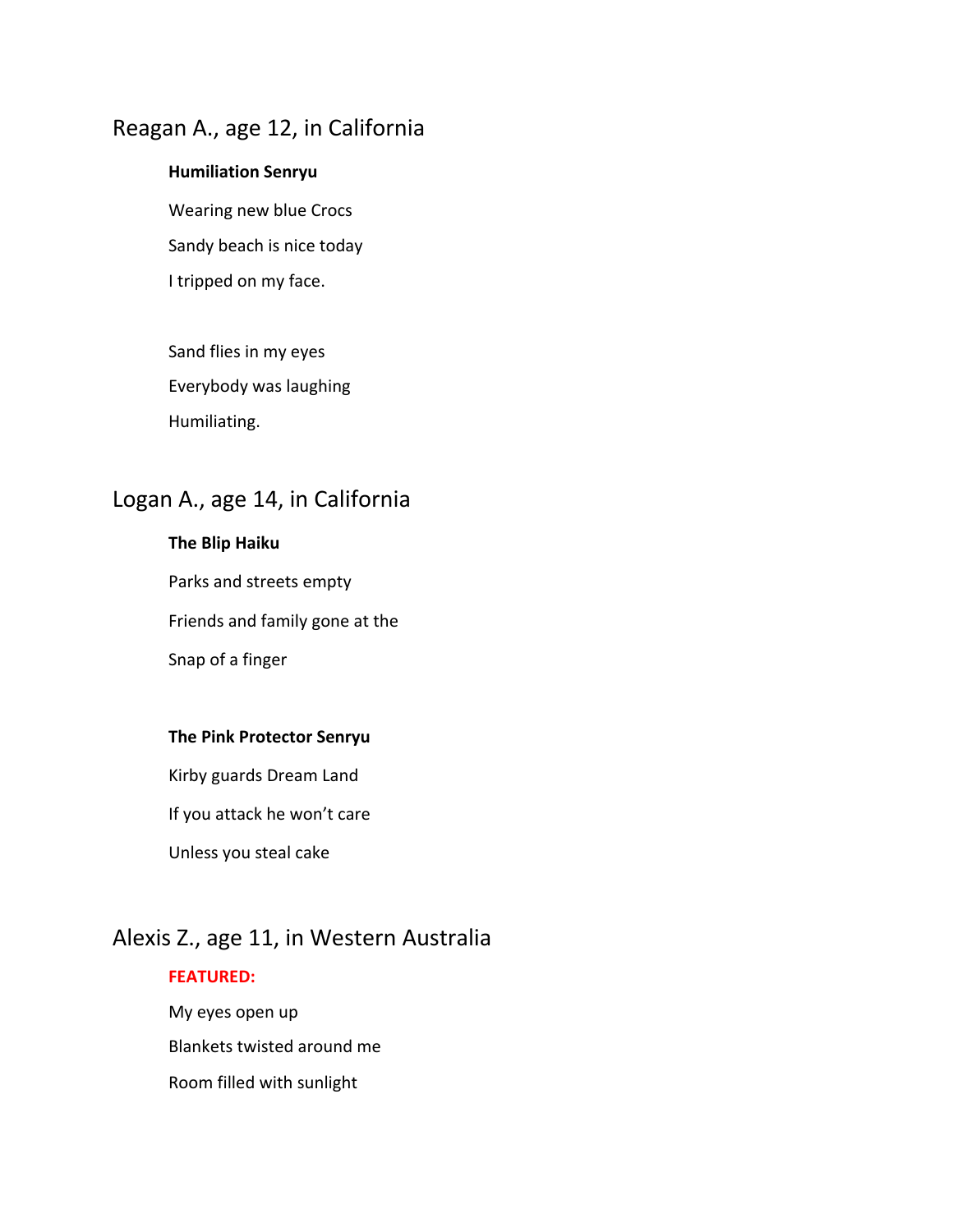## Lincoln B., age 14, in Ontario

Cold, with snow everywhere I enjoy a white winter Rolling in the snow

#### **FEATURED:**

Mud all on my shoes Making gardens everywhere cool breeze on my skin

## Oliver D., age 12, in California

### **FEATURED:**

**Senryu #1** I asked for ketchup On my hotdog at the stand He added hot sauce

#### **Senryu #2**

I thought we were friends He said he's too good for me Then he walks away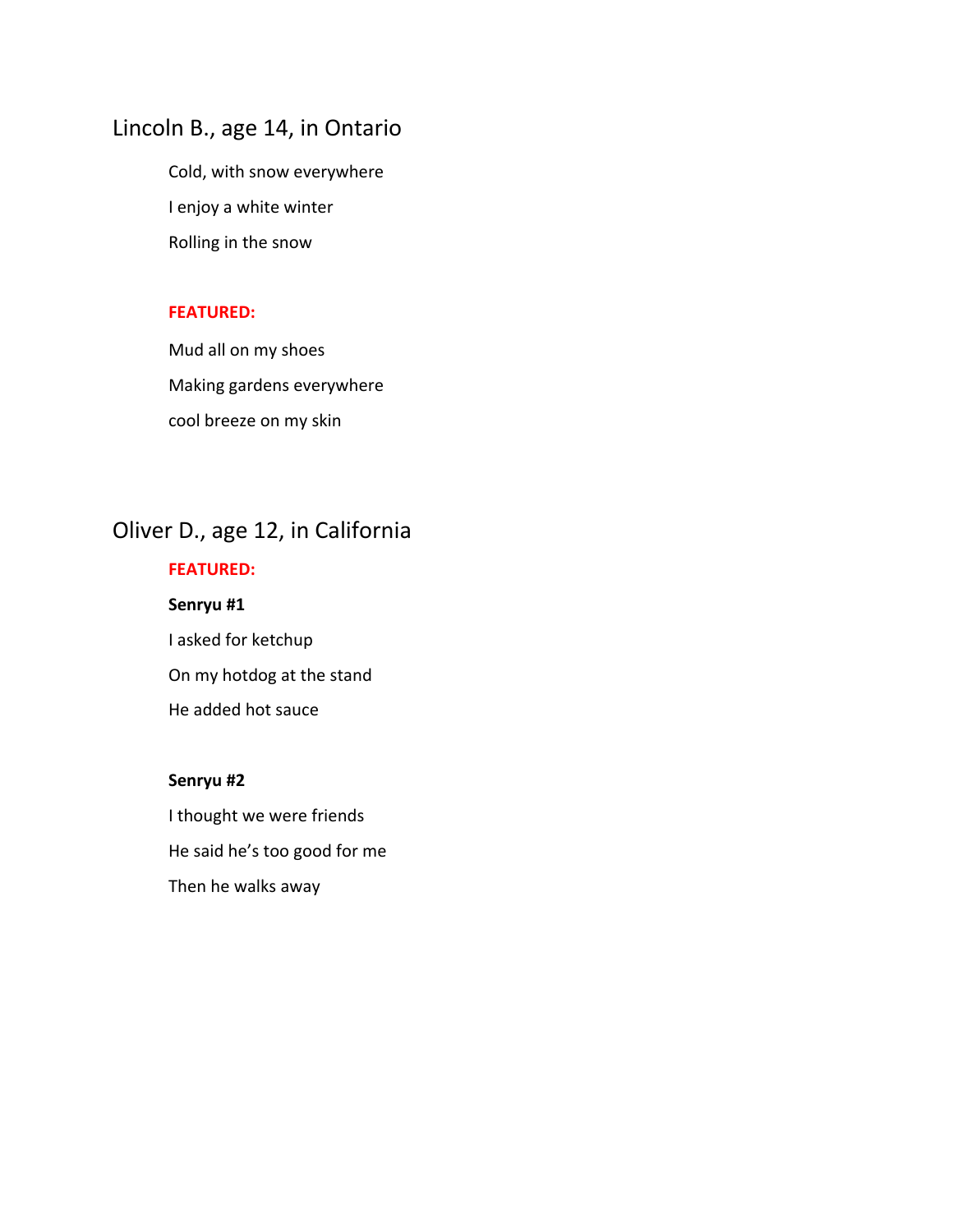### Nala K., age 10, in Western Australia

## **1st PLACE:**

#### **DEW PEARLS**

Sparkling pearls of dew On a silver cabbage leaf; Gift of the Morning.

## Astrid D., age 13, in Ontario

A dragon walks, cold, Frost crunches beneath her feet, Breath puffs out like steam.

#### **FEATURED:**

Once a kittypet, He lived with his loved twolegs,\* Now a warrior. (\*humans)

## Laura W., age 13, in Saskatchewan

#### **Phoenix**

A phoenix rises from the ashes and glory is fully restored

#### **BOOM**

A wizard mixes random spells together and BOOM he blows up castle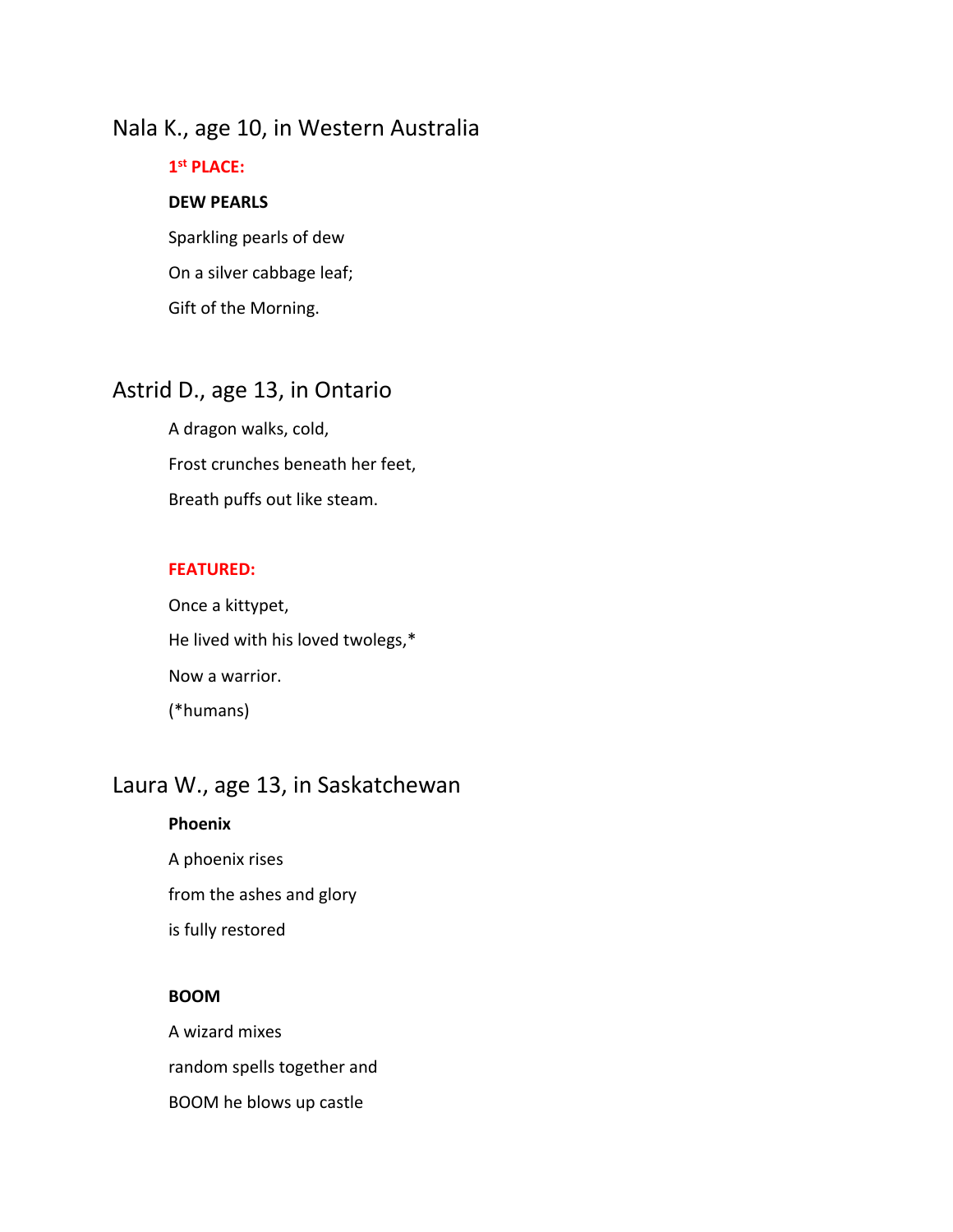### Brennan C., age 11, in New Mexico

## **Revelation**

As the sun grows dark The world has truly ended And the race is done

#### **Genesis**

In the beginning Darkness reveals Messiah And the race begins

## Aeson C., age 13, in New Mexico

Through dark glooms of night The light on the horizon Will always break through

When you say goodnight Close the door, turn out the lights The shadows will leave

## Mitchell M., age 13, in North Carolina

An empty bird's nest sits on a nearly bare tree as leaves flutter by.

Went for an x-ray, Radiation to my brain. Zap! Pow! X-ray man!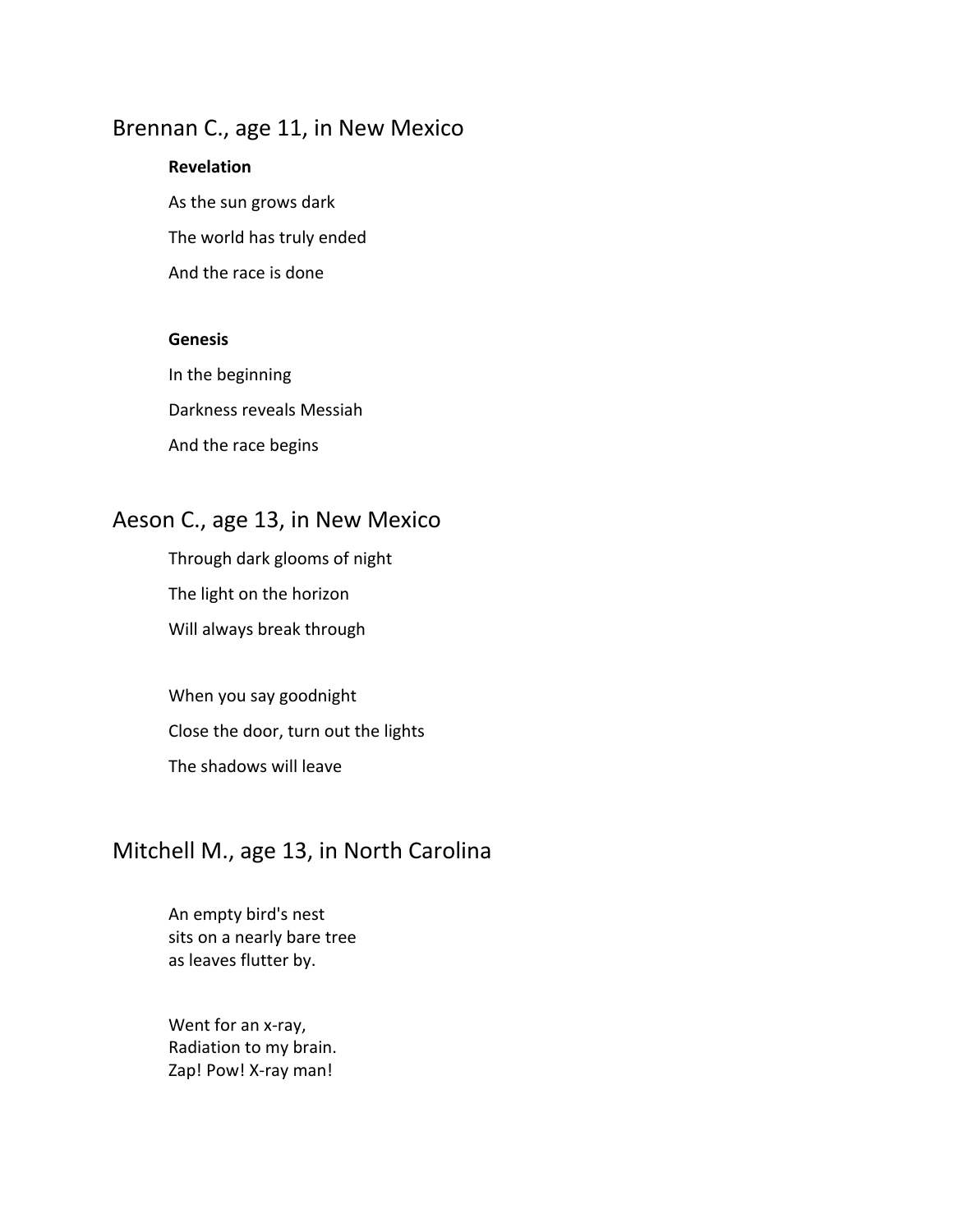## Megan M., age 11, in Indiana

#### **2nd PLACE:**

A muddy puddle exploding as I splash through soaks me head to toe.

Hearing a child's laugh turning cartwheels with a smile it fills me with joy!

## Lydia C., age 12, in California

#### **Tornado**

Spinning whirling top Destruction catastrophe Everything ruined

#### **Virus**

Nature exploded Pandemic destroyed the fun We have restarted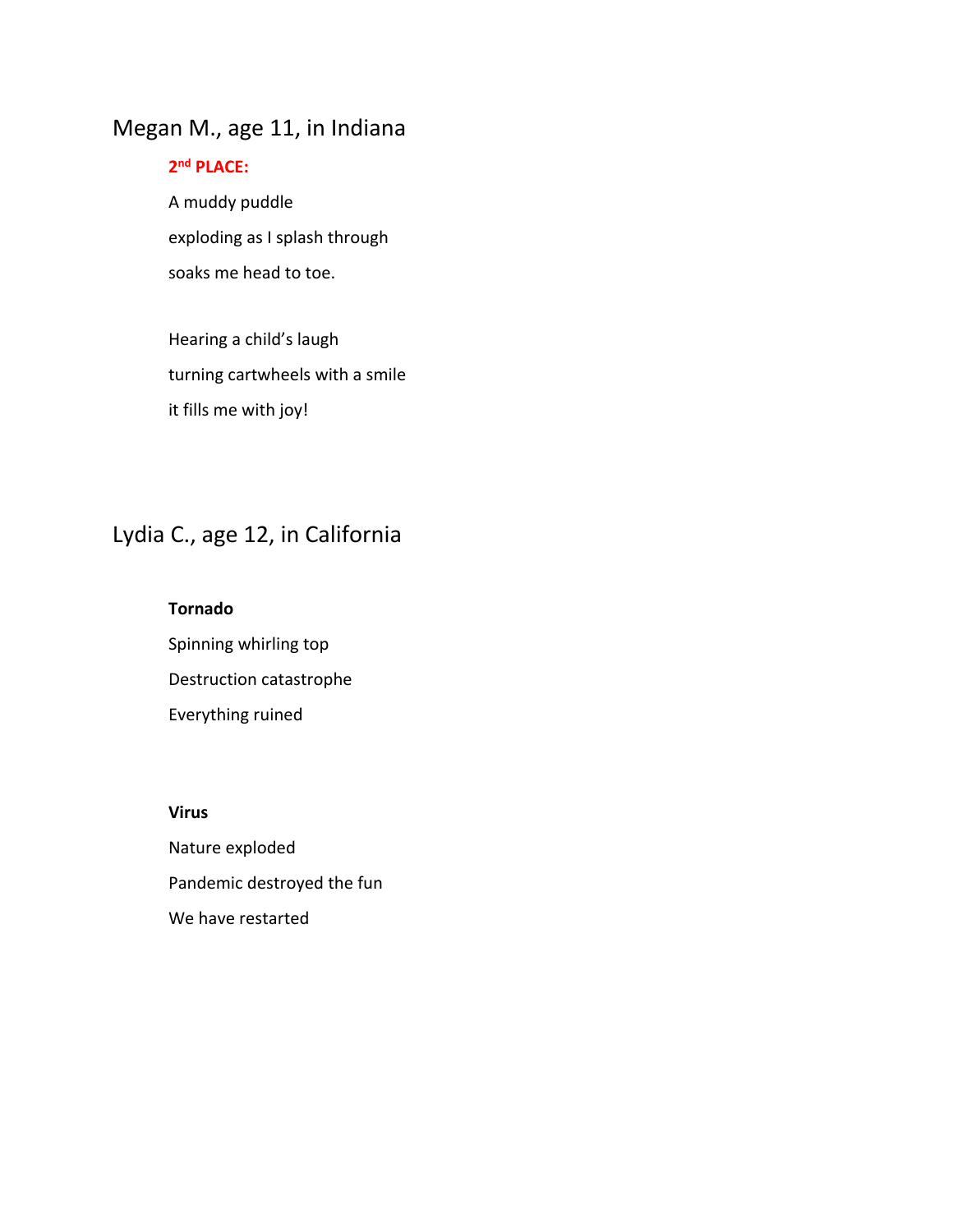### Cecelia P., age 14, in Maryland

A mom is napping. Her son pokes her and yells, "Mom! Are you asleep?"

The sweet smelling wind Impels a lonely brown leaf Across the pumpkin patch

## Brianna S., age 13, in Colorado

#### **FEATURED:**

I hear a crunching It's coming from the litter box Oh, it's just my dog...

My cat's name is Pip She is tearing around the house Rats, there goes my lamp.

### Emma B., age 14, in Maryland

The dog chases his tail. He catches it and bites down, He howls in pain.

The cool spring wind blows, The leaves rustle in the trees, The birds sing a song.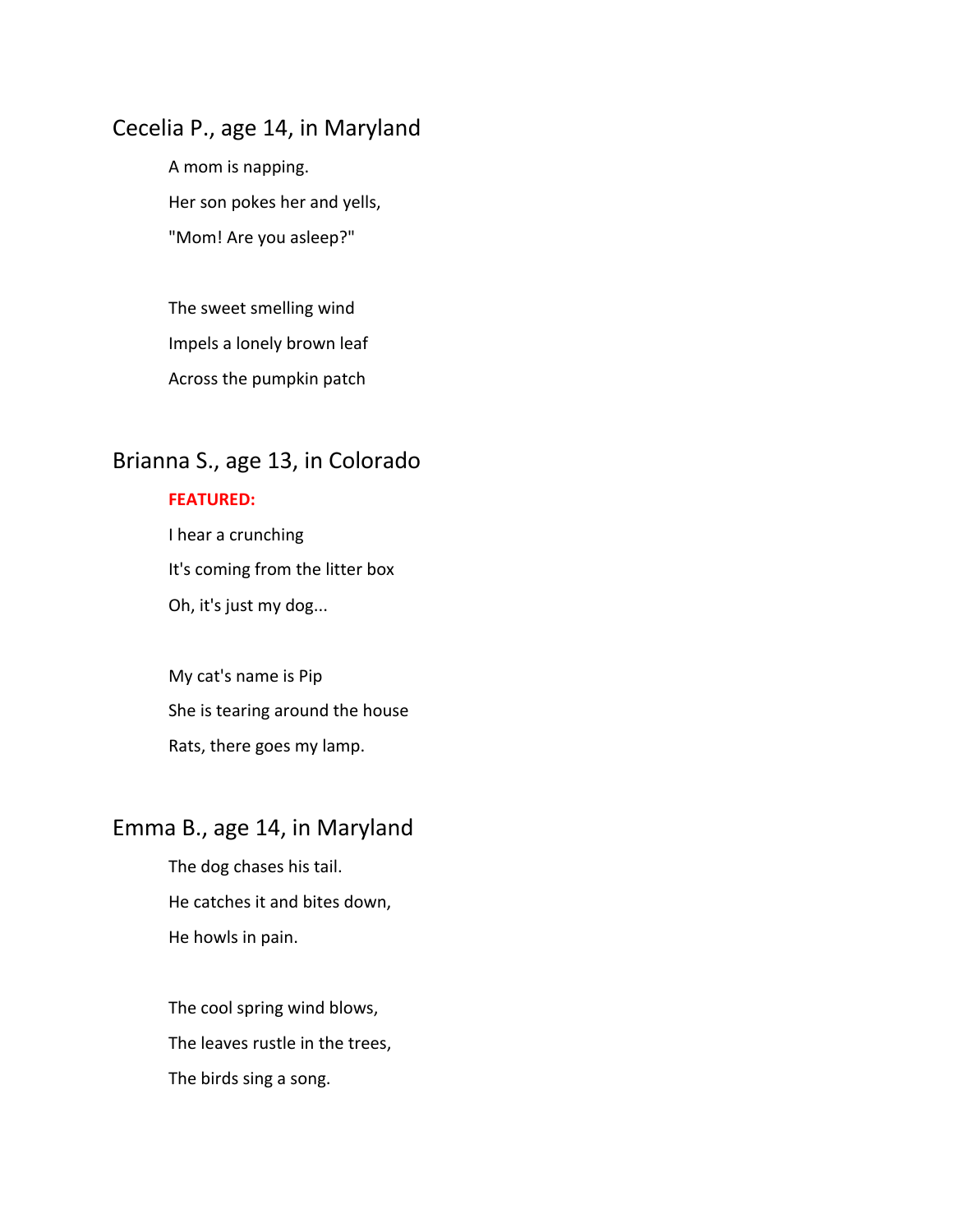## Mikayla S., age 15, in Colorado

"Bugs taste foul" says one, Another agrees, chewing His mouthful of snail.

#### **The Night of Ethereal Light**

Moon misted by cloud Vale of snow and stars descend Upon the dark trees

## Ethan D., age 14, in New Mexico

The furious wind, Fueled by the raging sun, hurls the plane down.

The jet's sonic boom Disturbs the silent air here, It came from thin air.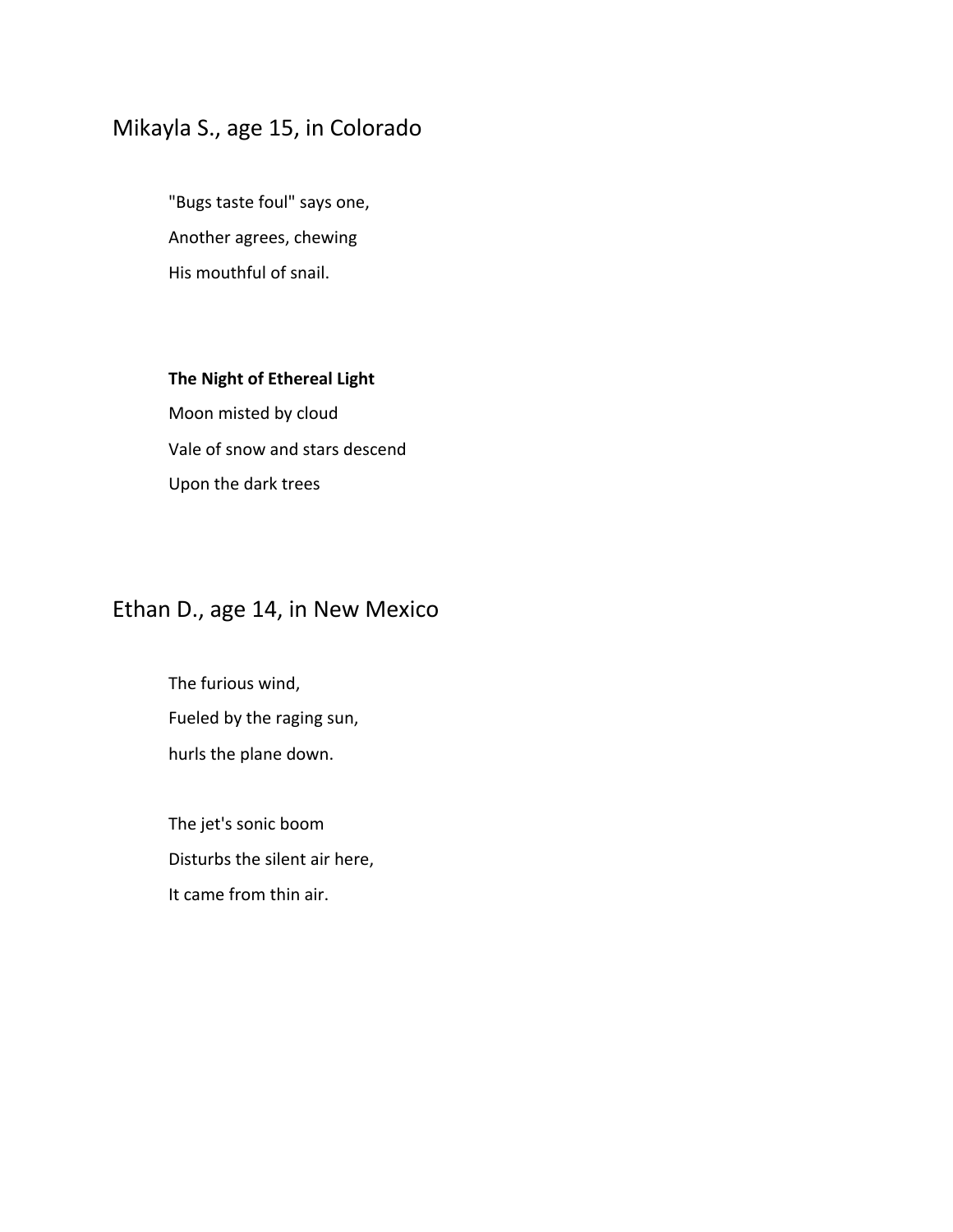## Brock S., age 11, in Alaska

Haiku (2) The cloud soars up high Through the sky like a sheep in A big blue meadow.

Warm sunshine, blue skies, Clouds approach on horizon... A storm's coming fast!

Senryu (2) Waiter pours a drink Looks at commotion outside, Pours the drink on man.

#### **FEATURED:**

Man blows out candles On birthday cake and his false Teeth shoot from his mouth.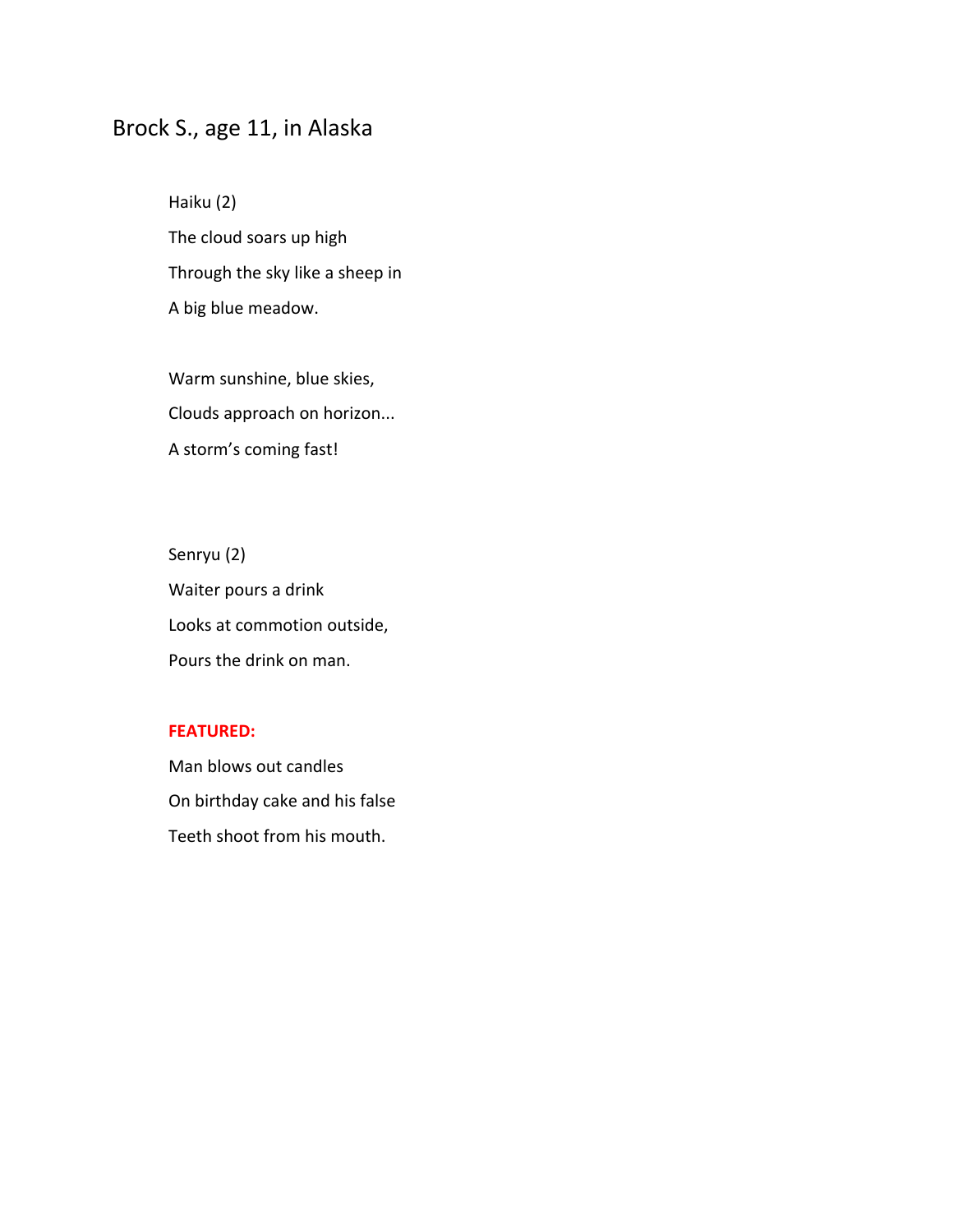## Zachary J., age 14, in North Dakota

#### **To Be Not**

Out of existence. Think, this would be very strange. You would feel nothing.

#### **Life**

A sweet gift from God. Life is very precious. Conception to death.

## Felix J., age 11, in North Dakota

#### **Love**

Love is around us. It blossoms everywhere. We feel it in our midst.

#### **Books**

Books are our dear friends. Knowledge is contained in them. We read and have joy.